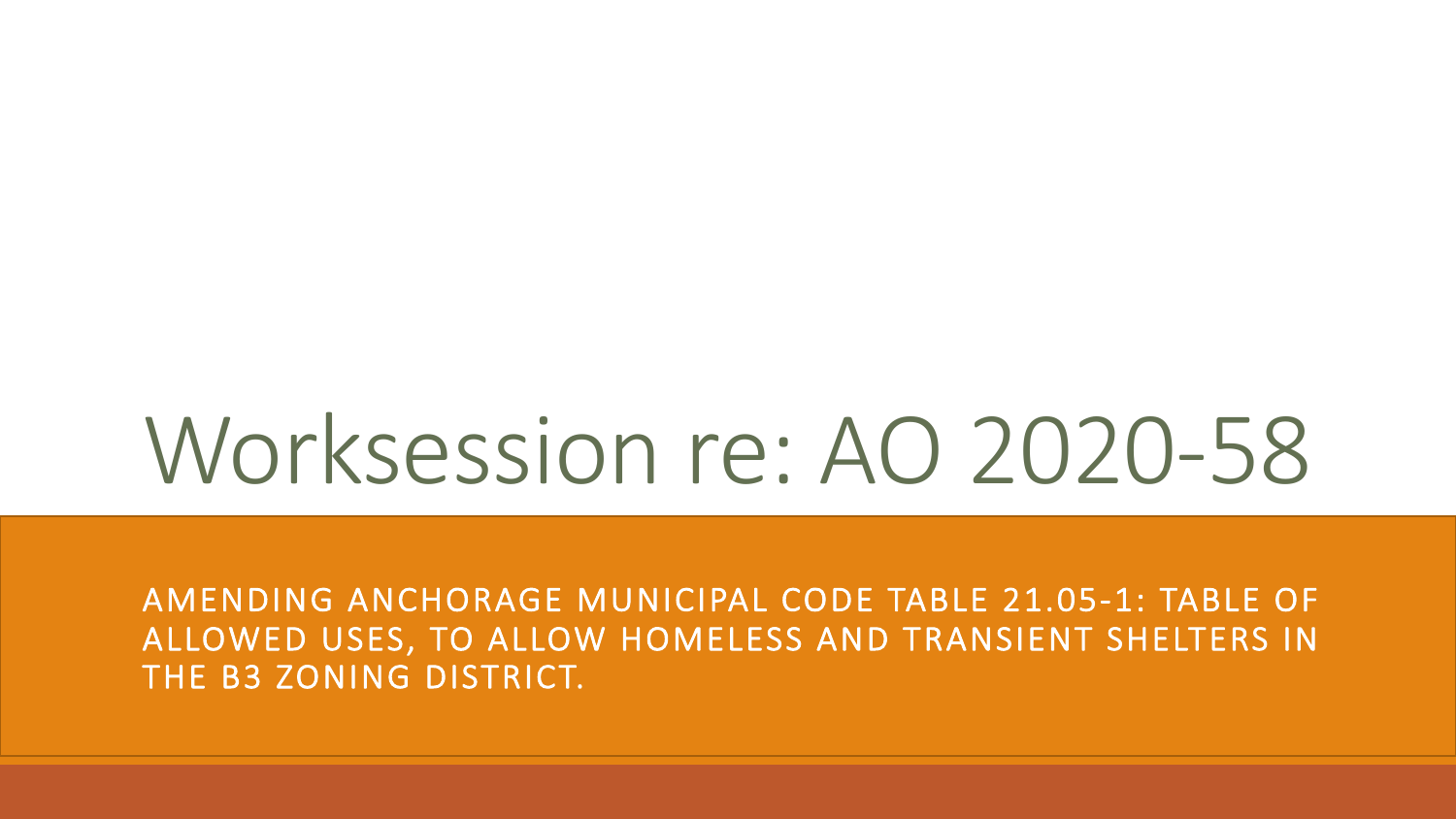

## Why are we here?

- Homeless shelters currently are limited to one single zoning district, makes it hard to provide additional beds.
- Allowing shelters in business zoning districts is more compatible than residential or industrial zoning districts.
- B-3 is the most common non-residential zoning district in the Bowl.
- Other communities across the country already allow or have expanded homeless shelters in business zonings.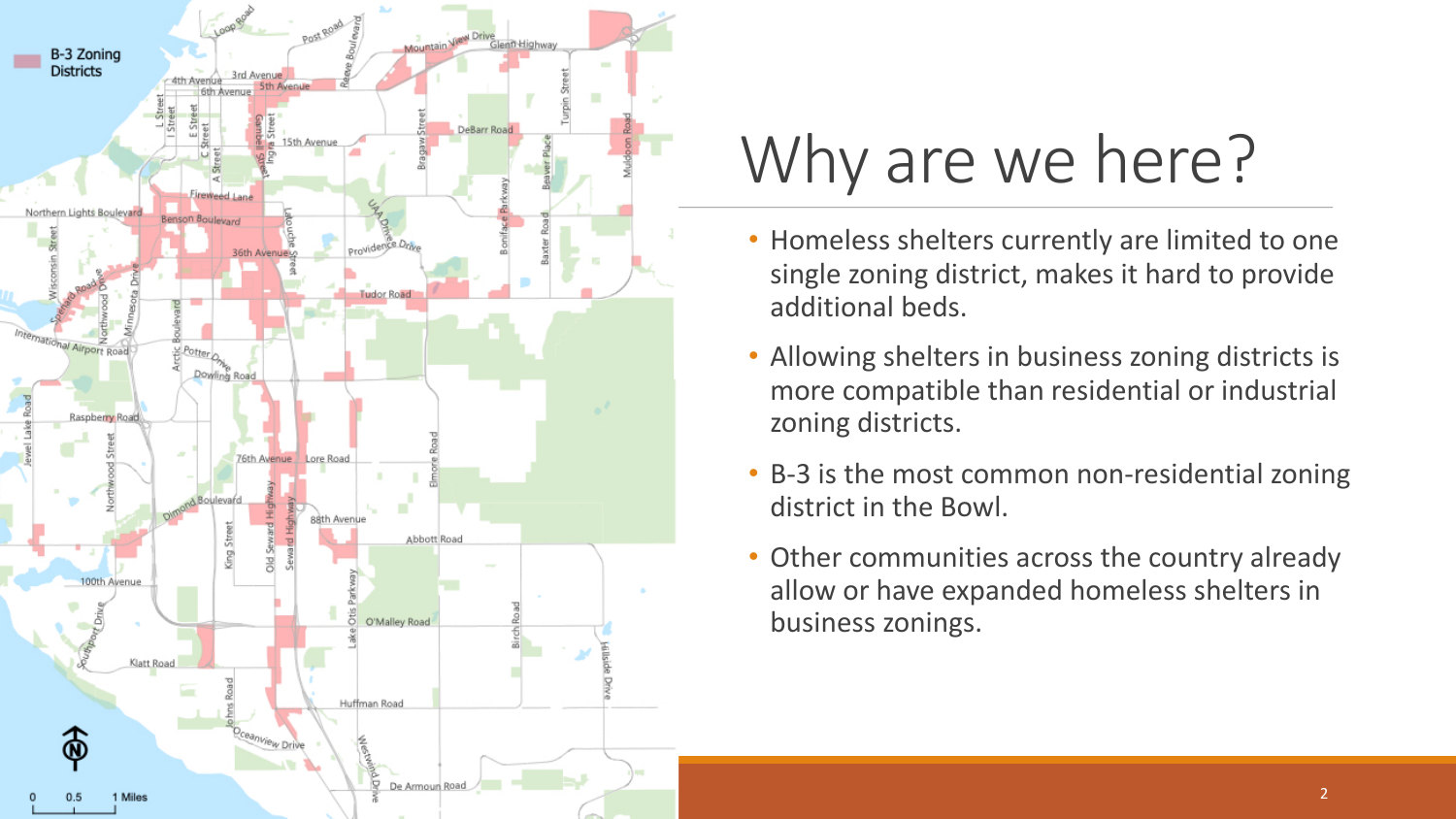| First choice shall be the<br><b>Application completeness</b><br>Case number issued and<br>Prior to submitting<br>community council of the<br>completed.<br>application.<br>application uploaded for<br>project area. If another<br>public review and<br>Submittal deadline tied to<br>This may happen before<br>venue used, an<br>comment and distributed<br>or after the community<br>established public hearing<br>explanation shall be<br>to applicable reviewing<br>meeting is held.<br>date. Typically about 60<br>provided for review by the<br>agencies, departments,<br>days from submittal to<br>deciding board or<br>and community council<br>public hearing.<br>commission.<br>for comment.<br>greater).<br><b>Public comments</b><br>21-day notice, prior to<br>$\bullet$<br>$\bullet$<br>meeting, required to be<br>collected via email,<br>sent by applicant to all<br>CityView Portal,<br>hearing.<br>residents (owners and<br>handwritten (mailed or<br>• Commission makes<br>renters) within 500 feet of<br>delivered), or | <b>Pre-Application</b><br><b>Meeting</b> | <b>Community</b><br><b>Meeting</b> | <b>Application</b><br><b>Submittal</b> | <b>Agency and</b><br><b>Department Review</b> | <b>Public Hearing</b>                                                                                                                                                                                                                                                                                                                          |
|---------------------------------------------------------------------------------------------------------------------------------------------------------------------------------------------------------------------------------------------------------------------------------------------------------------------------------------------------------------------------------------------------------------------------------------------------------------------------------------------------------------------------------------------------------------------------------------------------------------------------------------------------------------------------------------------------------------------------------------------------------------------------------------------------------------------------------------------------------------------------------------------------------------------------------------------------------------------------------------------------------------------------------------------|------------------------------------------|------------------------------------|----------------------------------------|-----------------------------------------------|------------------------------------------------------------------------------------------------------------------------------------------------------------------------------------------------------------------------------------------------------------------------------------------------------------------------------------------------|
| site or the 50 nearest<br>Staff report, with<br>$\bullet$<br>residents (whichever is<br>recommendation and<br>action.<br>greater.)<br>proposed conditions of<br>approval, completed at<br>least one week prior to<br>public hearing.                                                                                                                                                                                                                                                                                                                                                                                                                                                                                                                                                                                                                                                                                                                                                                                                        |                                          | outer boundary of project          |                                        | telephonically.                               | • 21 days prior to hearing,<br>the Department mails<br>notice of meeting to all<br>residents (owners and<br>renters) within 500 feet of<br>outer boundary of project<br>site or the 50 nearest<br>residents (whichever is<br>Public testimony heard at<br>findings of facts, accepts<br>or modifies conditions of<br>approval, and takes final |

#### Conditional Use Permit approval process now *AMC 21.03.080*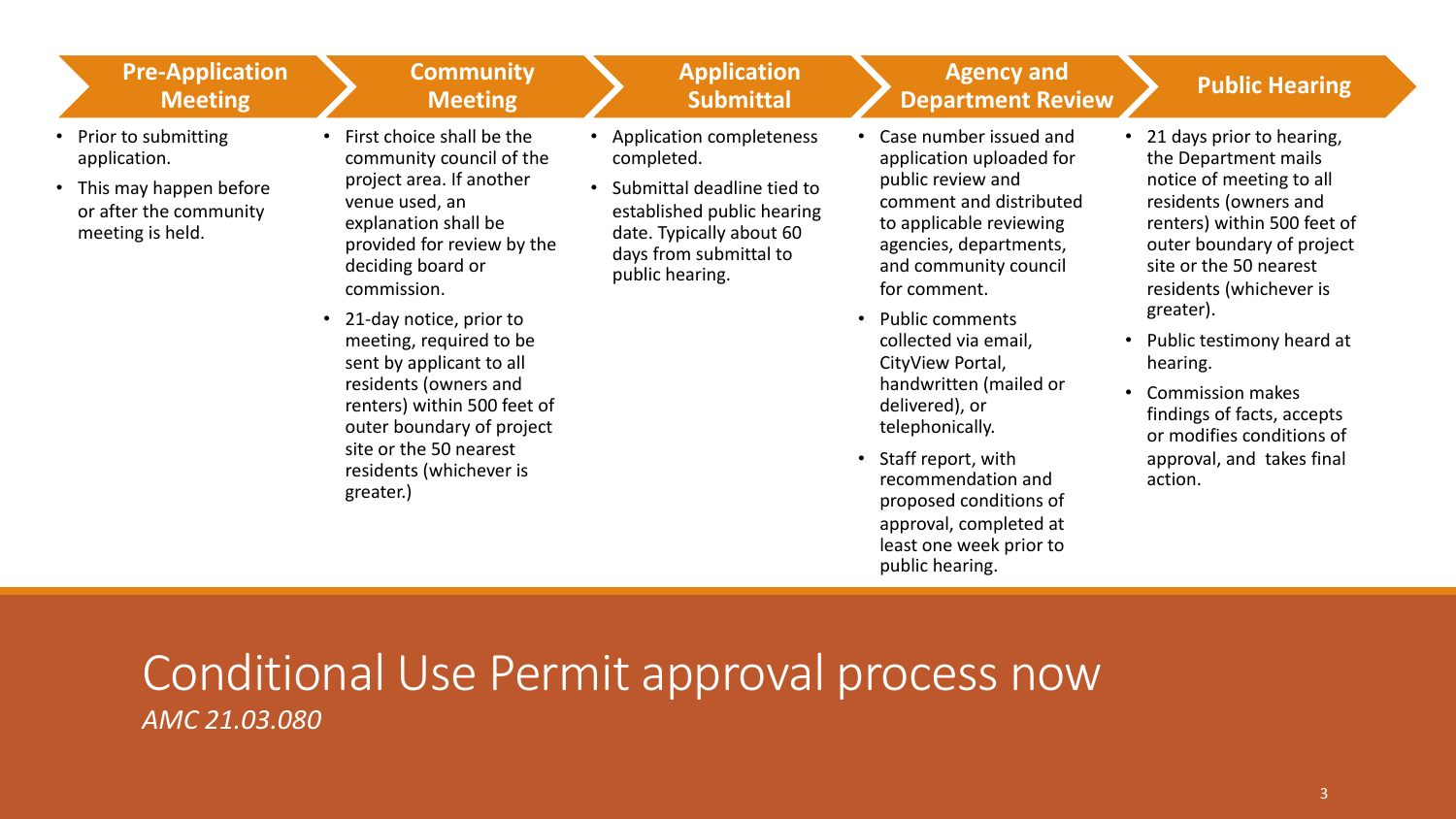### Conditional Use Permit Approval Criteria now

#### *AMC 21.03.080D*

"The planning and zoning commission may approve a conditional use application if, in the judgment of the commission, ALL of the following criteria have been met in all material matters:"

- 1. The proposed use is consistent with the comprehensive plan and all applicable provisions of this title and applicable state and federal regulations;
- 2. The proposed use is consistent with the purpose and intent of the zoning district in which it is located, including any district-specific standards set forth in Chapter 21.04;
- 3. The proposed use is consistent with any applicable use-specific standards set forth in Chapter 21.05;
- 4. The site size, dimensions, shape, location, and topography are adequate for the needs of the proposed use and any mitigation needed to address potential impacts;
- 5. The proposed use will not alter the character of the surrounding area in a manner which substantially limits, impairs, or prevents the use of surrounding properties for the permitted uses listed in the underlying zoning district;
- 6. The proposed use is compatible with uses allowed on adjacent properties, in terms of its scale, site design, operating characteristics (hours of operation, traffic generation, lighting, noise, odor, dust, and other external impacts);
- 7. Any significant adverse impacts anticipated to result from the use will be mitigated or offset to the maximum extent feasible;
- 8. The proposed use is appropriately located with respect to the transportation system, including but not limited to existing and/or planned street designations and improvements, street capacity, access to collectors or arterials, connectivity, off-site parking impacts, transit availability, impacts on pedestrian, bicycle, and transit circulation, and safety for all modes; and
- 9. The proposed use is appropriately located with respect to existing and/or planned water supply, fire and police protection, wastewater disposal, storm water disposal, and similar facilities and services.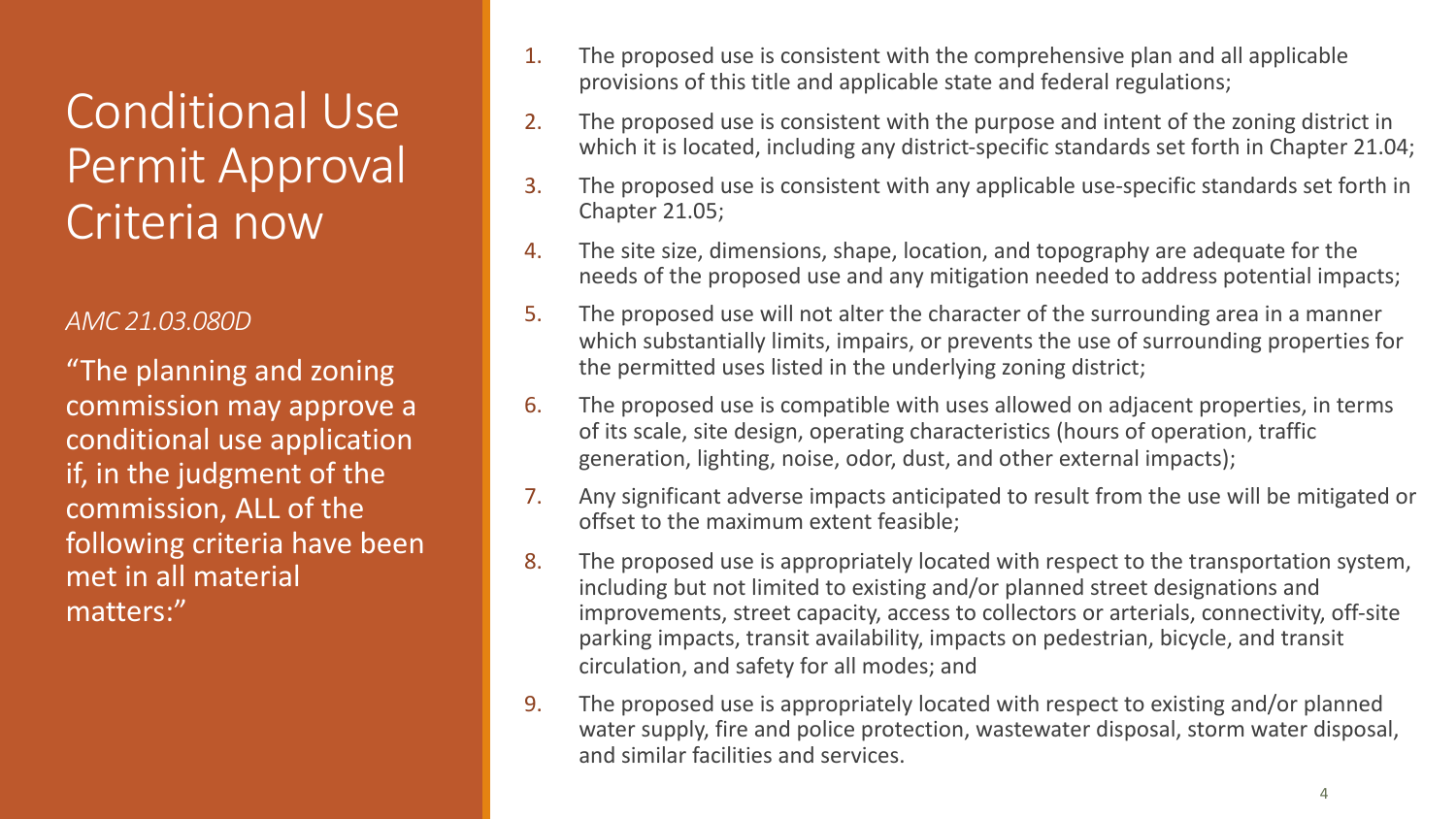### Conditional Use Permit approval process now



- 1. Lacks robust community involvement / from neighborhoods outside of noticed area.
- 2. Approval Criteria is vague.
- 3. Approval by Planning & Zoning Commission, no Assembly review or approval.
- 4. No annual review of approved CUPs.
- 5. Revocation is difficult.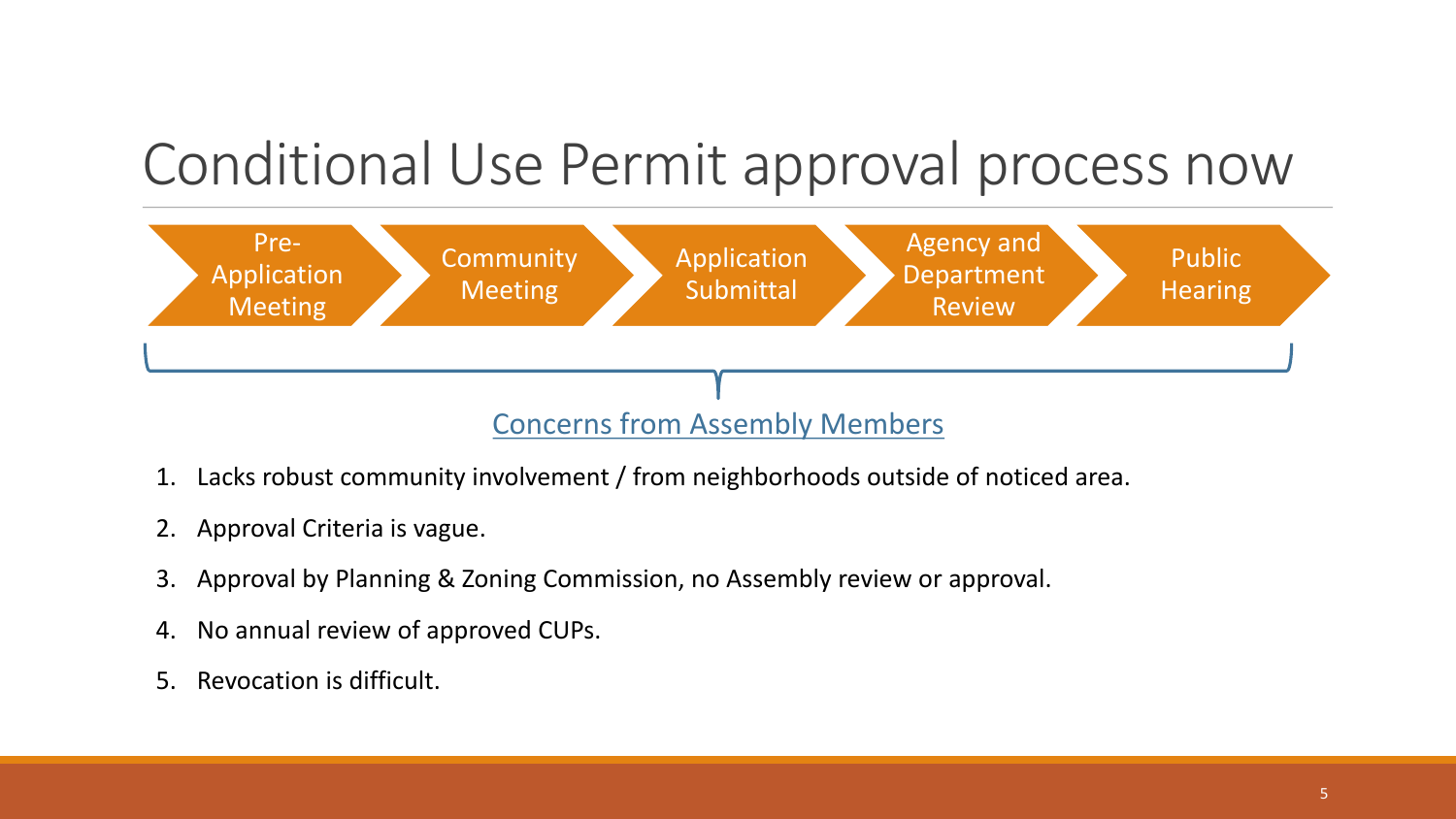# Potential Approval Paths

FOR HOMELESS AND TRANSIENT SHELTERS IN THE B-3 DISTRICT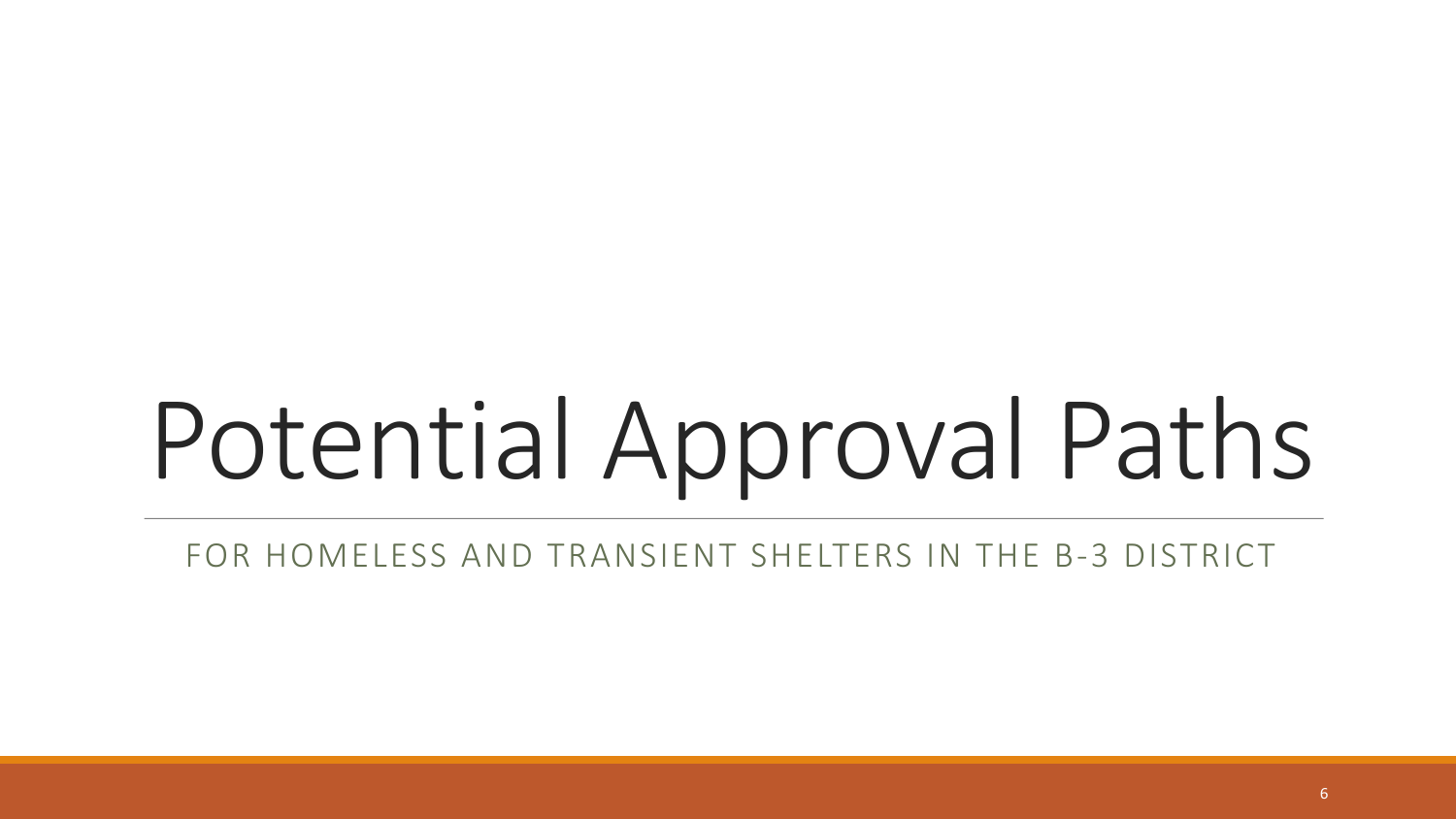### Conditional Use + License

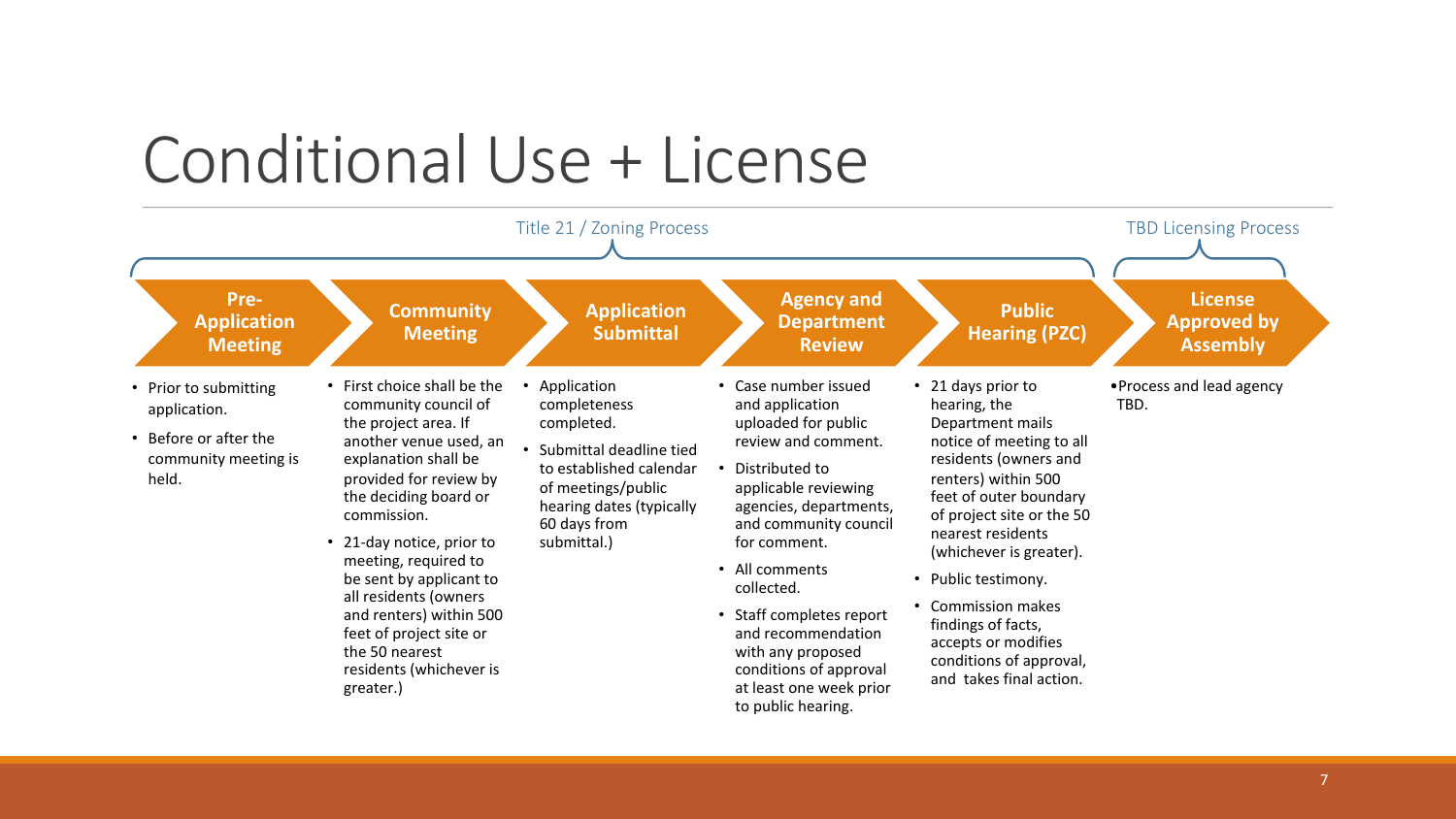### Special Land Use Permit + License

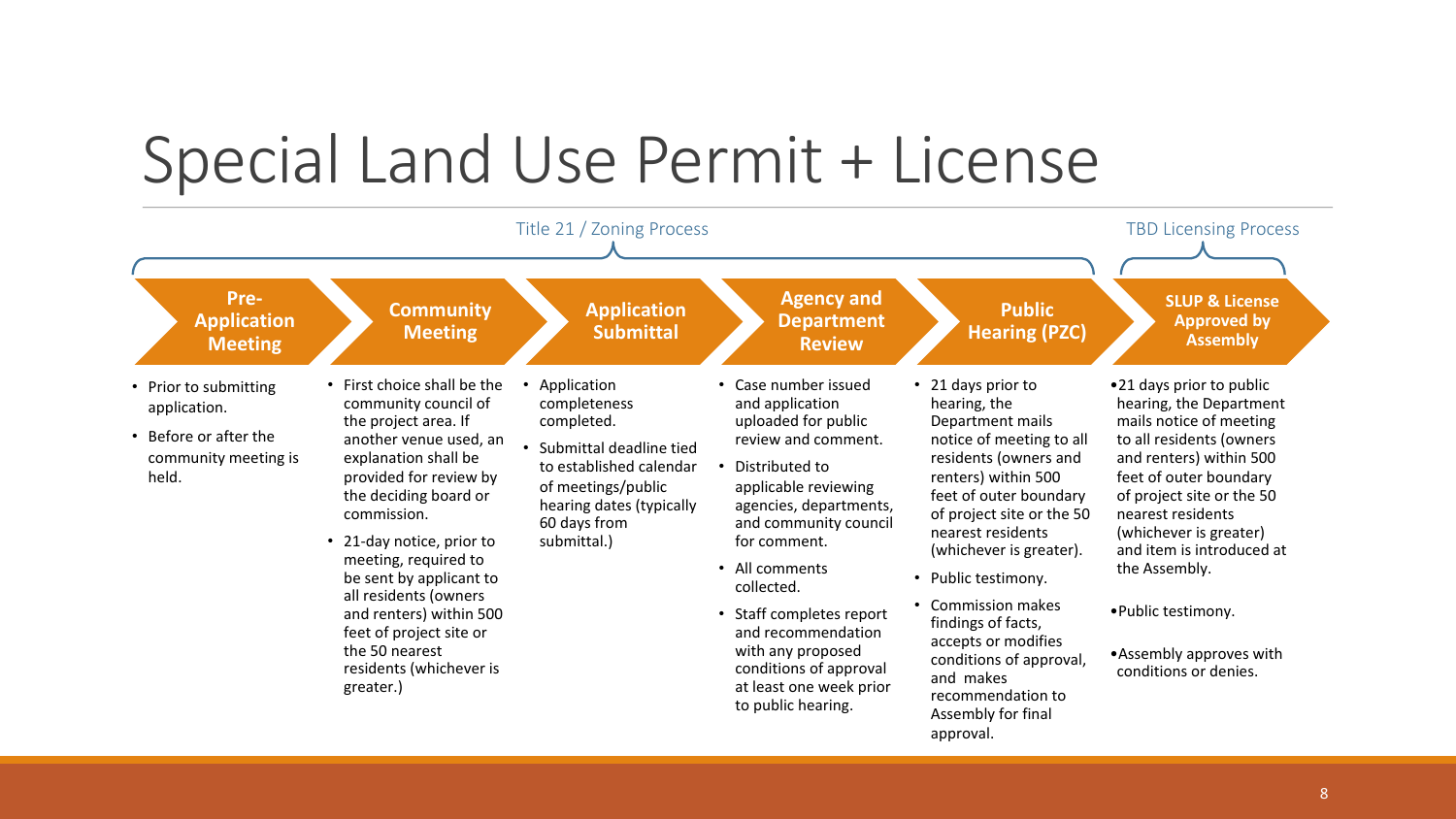### Possible Use-Specific Standards

- Separation distances from other shelters and/or protected uses;
- Provide adequate space for conducting security searches and other assessments;
- Centralized shelter operations office on each level providing sight lines to sleeping areas;
- Within certain distance of transit lines;
- Provide adequate indoor space to permit all shelter guests day shelter;
- Suitable laundry, kitchen, pantry, bicycle storage, and secure storage facilities provided on-site;
- An outdoor area for guest use on-site with adequate screening to protect privacy of guests;
- Facility should have a look and character that integrates into the neighborhood;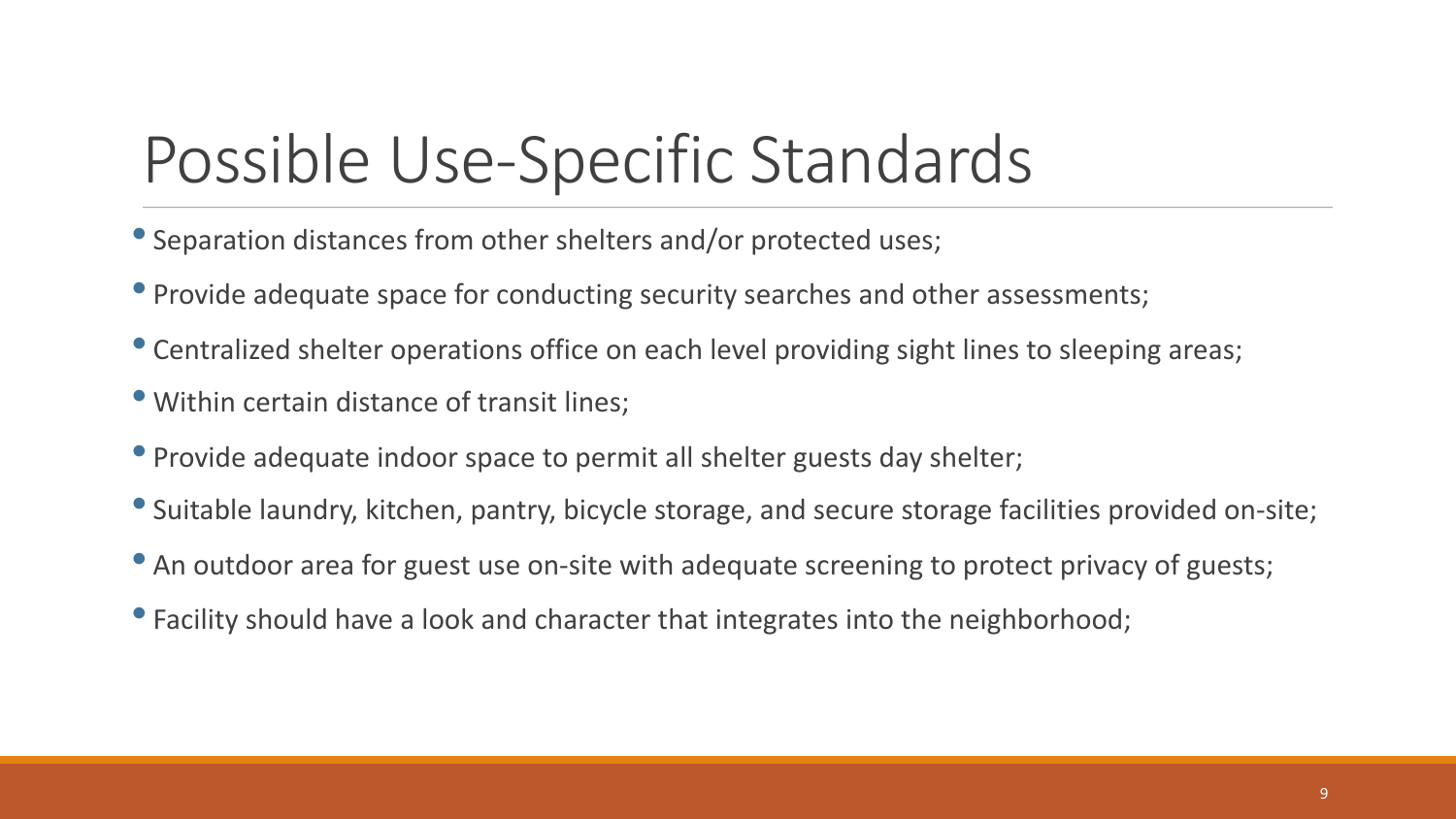### Possible Use-Specific Standards, cont'd

• Trash cans provided and maintained around the perimeter of the facility;

#### • Require a valid MOA license

• "If at any time either the state license or the municipal license is suspended or revoked, the establishment shall immediately cease operations, until such time as both required licenses and the land use approval are valid. If an endorsement is suspended or revoked, the establishment shall immediately cease operations authorized by that endorsement until such time it is valid."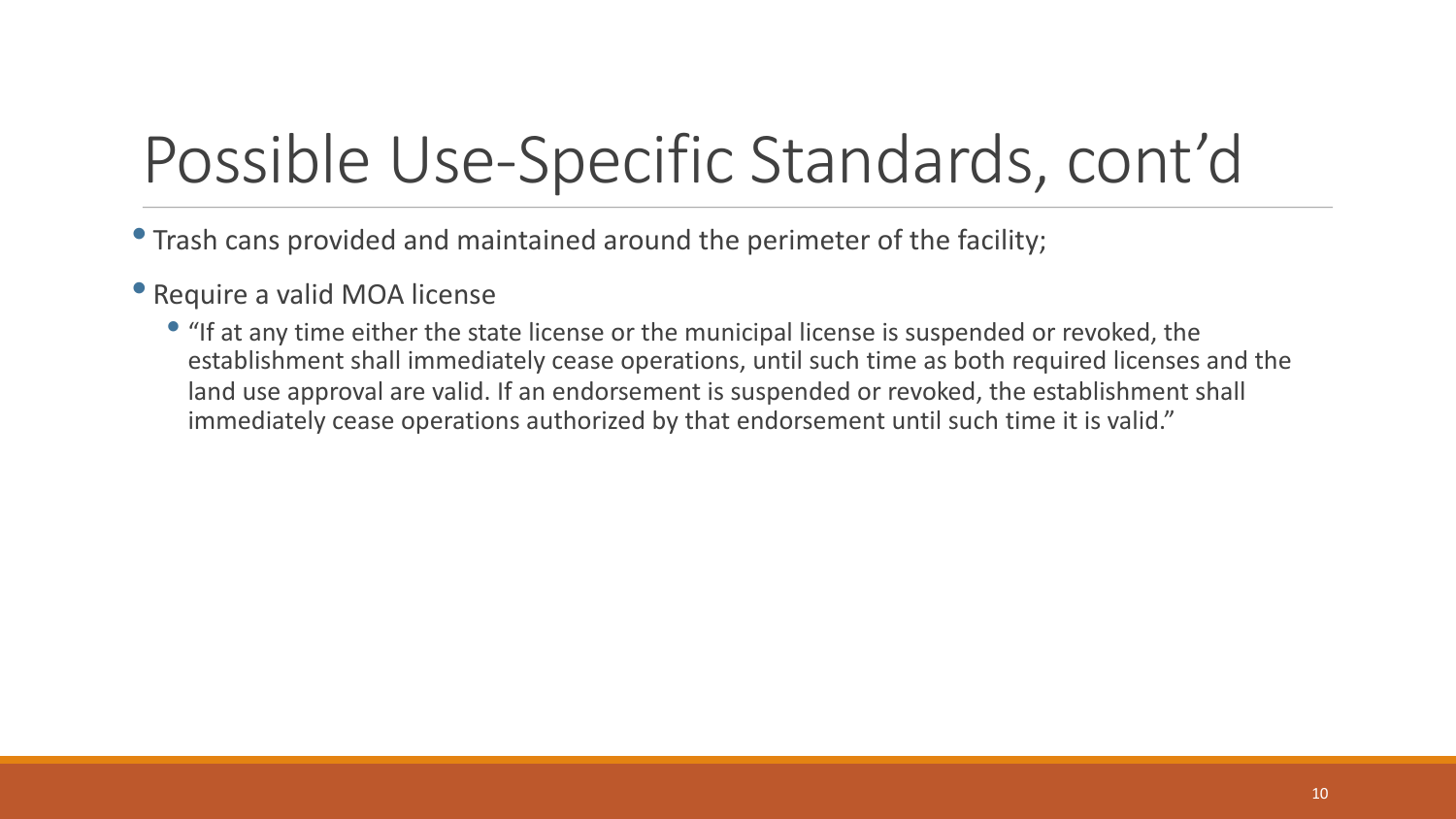License for Homeless and Transient Shelter **Operations** 

Land Use Alone Can't Address Operational Concerns…

Follow the model of land use + operational license like marijuana:

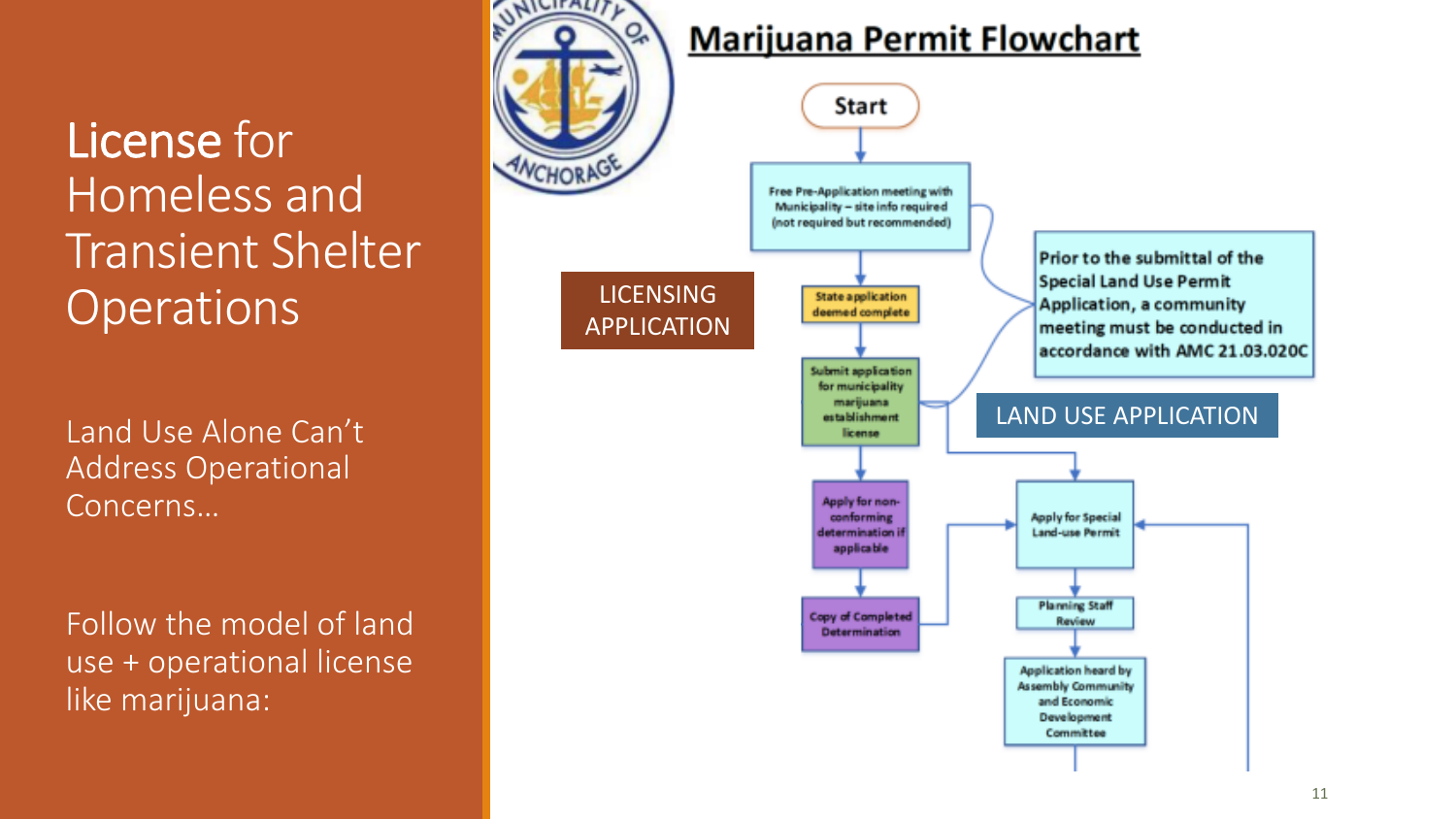### Possible License Standards

• Define shelter outcomes and how to measure;

- The facility shall provide on-site services to support residents, such as case management, life skills training, counseling, employment and educational services, or other programs;
- On-site services (including meals) available only to residents;
- Clients must pre-register, limited number of walk-in clients based on a space available;
- Incentivize clients to stay in the shelter and utilize on-site services;
- Client Agreements given to all clients entering the Shelter Program to include a summary of the provisions of this Good Neighbor Plan;
- Enforce Good Neighbor Policy (following the example of the Sullivan/Boeke);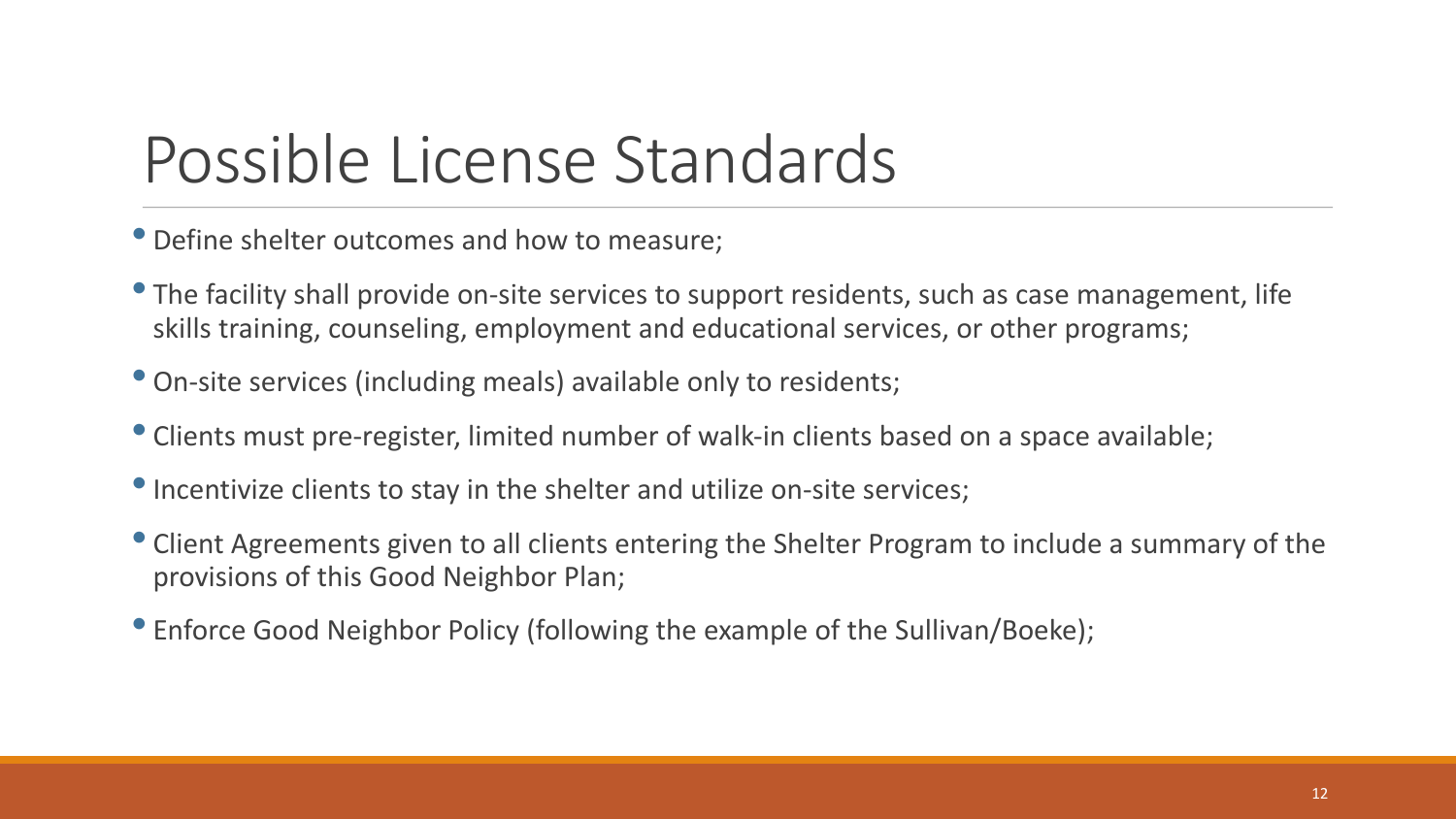### Possible License Standards, cont'd

- Potential Homeless Court site;
- Shelter Advisory Committee to oversee operations of the licensee;
	- In the case of an ongoing negative livability impact, shelter management will develop a policy and submit it to the advisory committee for approval;
- Regular meetings of shelter operations and security staff with APD/AFD;
- Annual Report to the Assembly;
- Others...?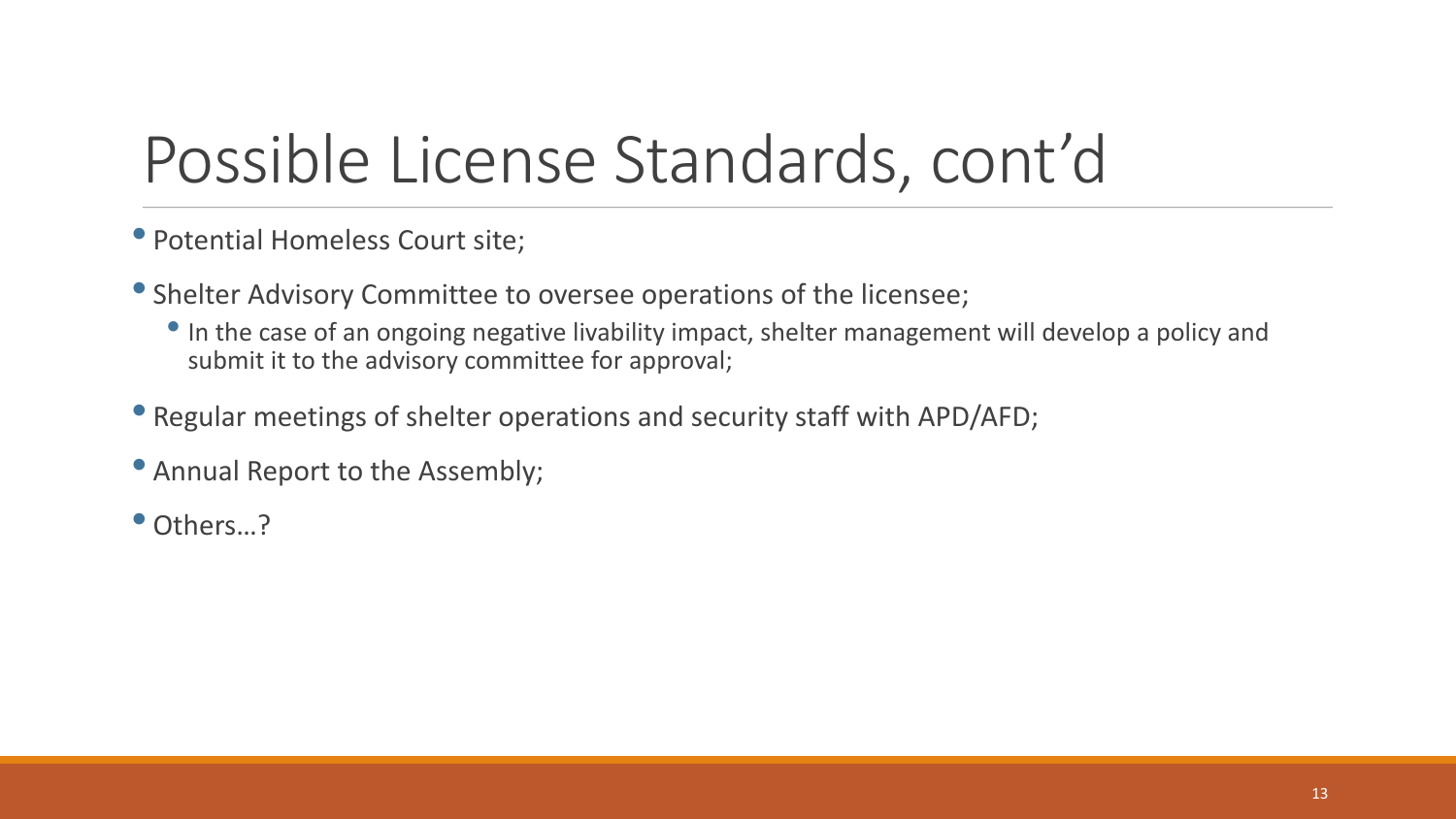# CUP + License SLUP + License

#### **CUP+LICENSE**

#### **PROS**

Minimal changes to Title 21

Existing entitlement process

Assembly approval of License

Allows the CUP to remain in place, revoke license if needed to change out operators

#### **CONS**

PZC approval of CUP, no Assembly Potential legal risk (FHA)

#### **SLUP+LICENSE**

#### **PROS**

More extensive changes to Title 21

Assembly approval of SLUP

Assembly approval of License

Allows the SLUP to remain in place, revoke license if needed to change out operators

#### **CONS**

New entitlement process Potential legal risk (FHA)